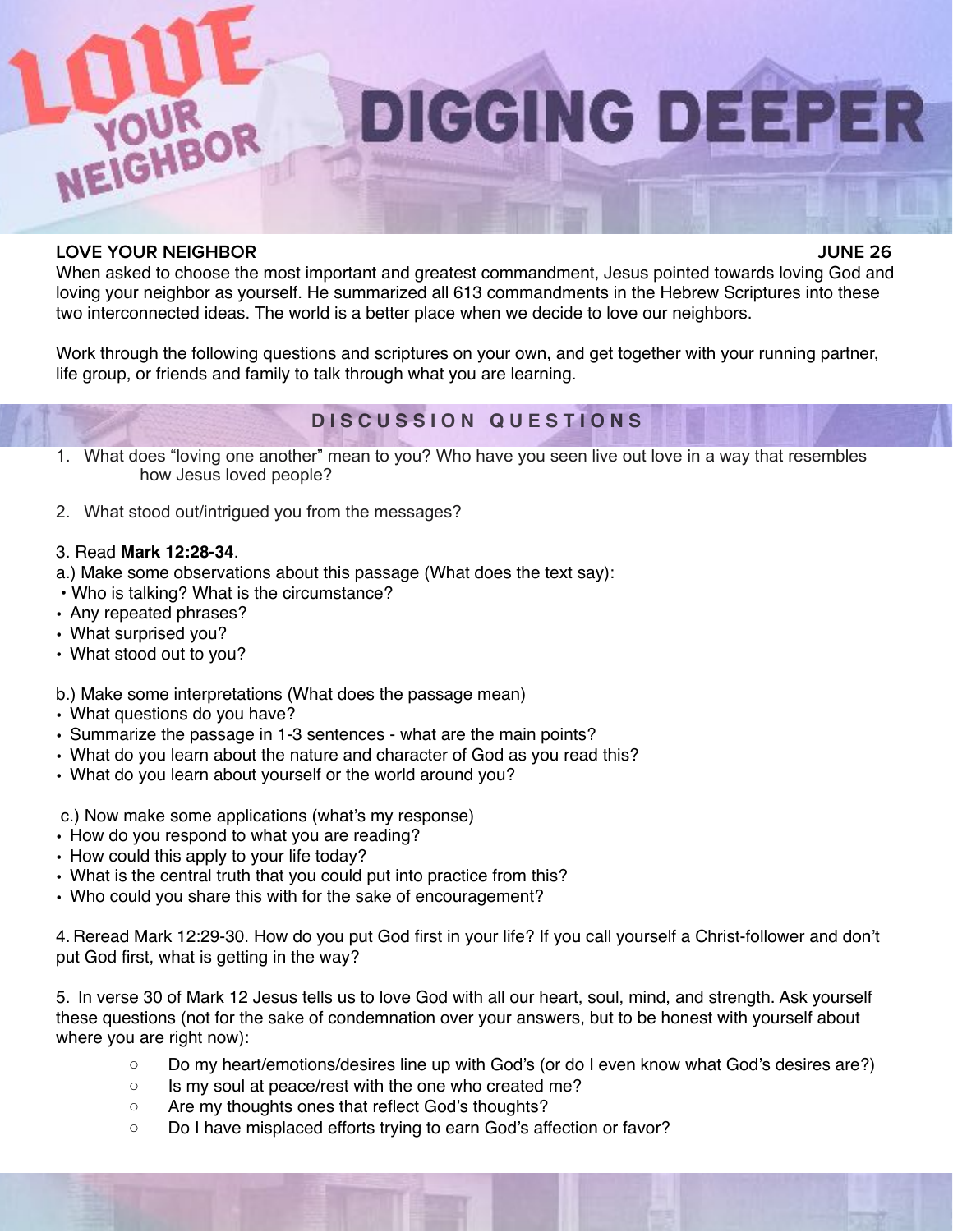6. Read **John 13:34-35**. Is your life one that is marked by loving others? If so, who are the others - are they just people who are like you, or do you love the neighbors God has put around you at work and home?

7. What holds you back from loving your neighbors with a Christ-like (agape) love? Would you commit to taking 1 step toward loving your neighbors with Christ-like love? If so, what could that look like?

## **K E Y S C R I P T U R E**

**Mark 12:28-34** One of the teachers of the law came and heard them debating. Noticing that Jesus had given them a good answer, he asked him, "Of all the commandments, which is the most important?" "The most important one," answered Jesus, "is this: 'Hear, O Israel: The Lord our God, the Lord is one. Love the Lord your God with all your heart and with all your soul and with all your mind and with all your strength.' The second is this: 'Love your neighbor as yourself.'There is no commandment greater than these." "Well said, teacher," the man replied. "You are right in saying that God is one and there is no other but him. To love him with all your heart, with all your understanding and with all your strength, and to love your neighbor as yourself is more important than all burnt offerings and sacrifices." When Jesus saw that he had answered wisely, he said to him, "You are not far from the kingdom of God." And from then on no one dared ask him any more questions.

**Romans 3:22-24** "A new command I give you: Love one another. As I have loved you, so you must love one another. 35 By this everyone will know that you are my disciples, if you love one another."

## **T A K E A N E X T S T E P**

Who is your neighbor? Look around you. Your neighbor is anyone God has put in your sphere of influence, including family members, friends, neighbors, co-workers, etc. This 4th of July weekend we want to challenge everyone at Gateway to BE the church (a representation of God's love and goodness) to those who are our neighbors. Below is a way to begin to pursue a life of loving and serving others in our life the way Jesus did.

The following can help you be intentional with the relationships around you. This takes time. So, be patient and continue to engage intentionally even past connecting with your neighbors over the 4th of July.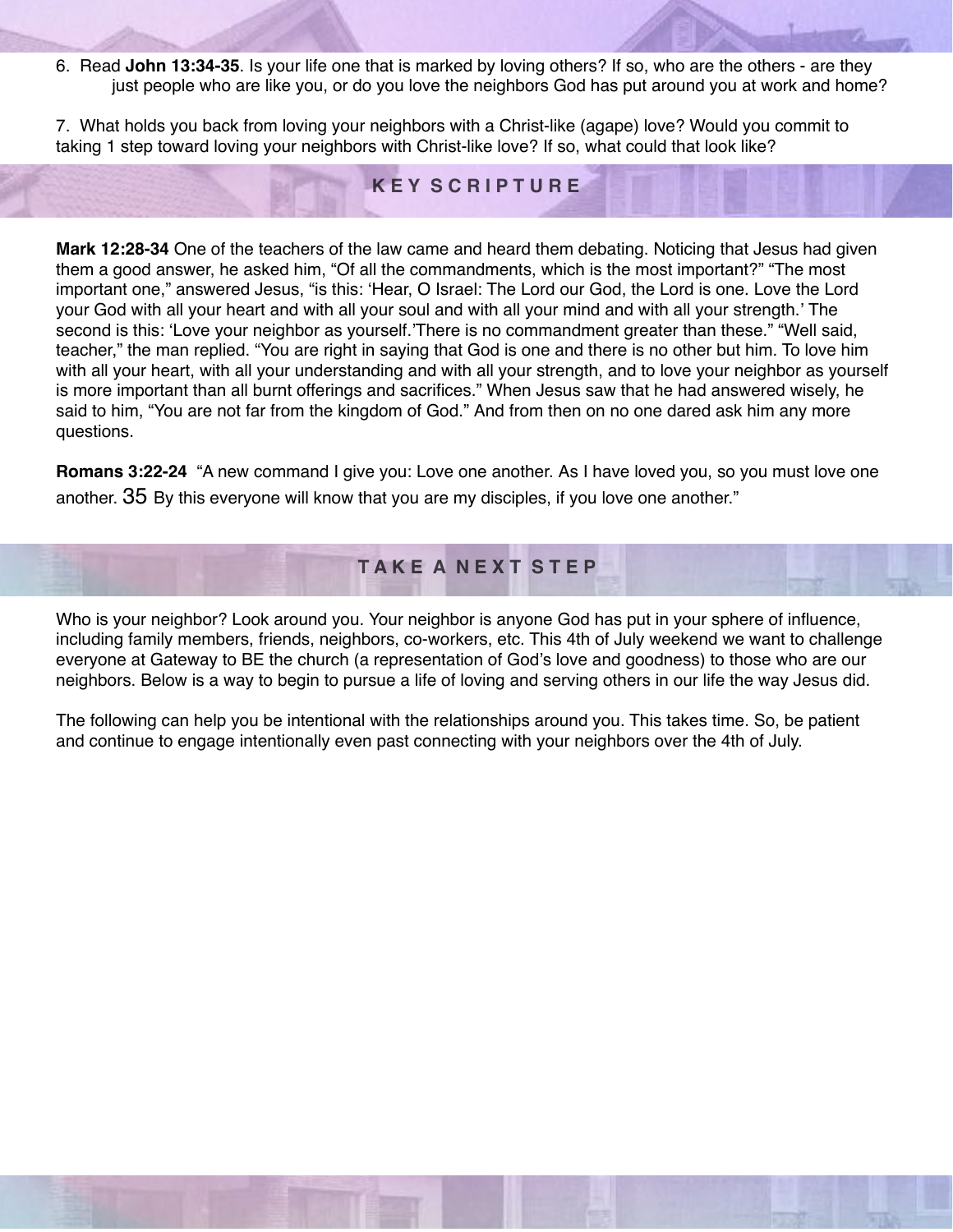

Who is your neighbor? Look around you. Your neighbor is anyone God has put in your sphere of influence, including family members, friends, neighbors, co-workers, etc. This 4th of July weekend we want to challenge everyone at Gateway to BE the church (a representation of God's love and goodness) to those who are our neighbors. Below is a way to begin to pursue a life of loving and serving others in our life the way Jesus did.

The following can help you be intentional with the relationships around you. This takes time. So, be patient and continue to engage intentionally even past connecting with your neighbors over the 4th of July.

**B**egin with prayer (Ask God to lead)

Listen (Listen to their stories, their interests, and look for ways to connect) **E**at/Entertain (Share a meal with them or Engage with them in a fun or meaningful way) **Serve (Once you've developed a relationship, you'll know specific ways to care) S**tory (Look for an opportunity to share your faith story and THE story - Jesus' story)

## **START HERE**

**STEP 1: Begin Praying**- Pray and ask God to show you WHOM in your life He wants you to pursue intentionally. **Write their names here and pray for them:**

**STEP 2: Listen to their Story** - Now, start engaging with those people so you can begin to hear their story & what they are interested in. This takes time, so pick a few people & choose to consistently invest in your relationship. *Maybe this is what you do to serve your neighbors if you don't know them well.*

Here are some ideas:

- Hang out on your front porch or outside, so you can say "hi" to a neighbor
- If you don't know your neighbors, introduce yourself!
- Then, Invite your neighbors to hangout at a neighborhood pool together
- Engage with your neighbor or other parents at your childs' activities and be curious about their lives and interests.

● Be curious ? Ask questions, and let people talk. **What is your plan to start connecting and listening to those God brought to mind?**